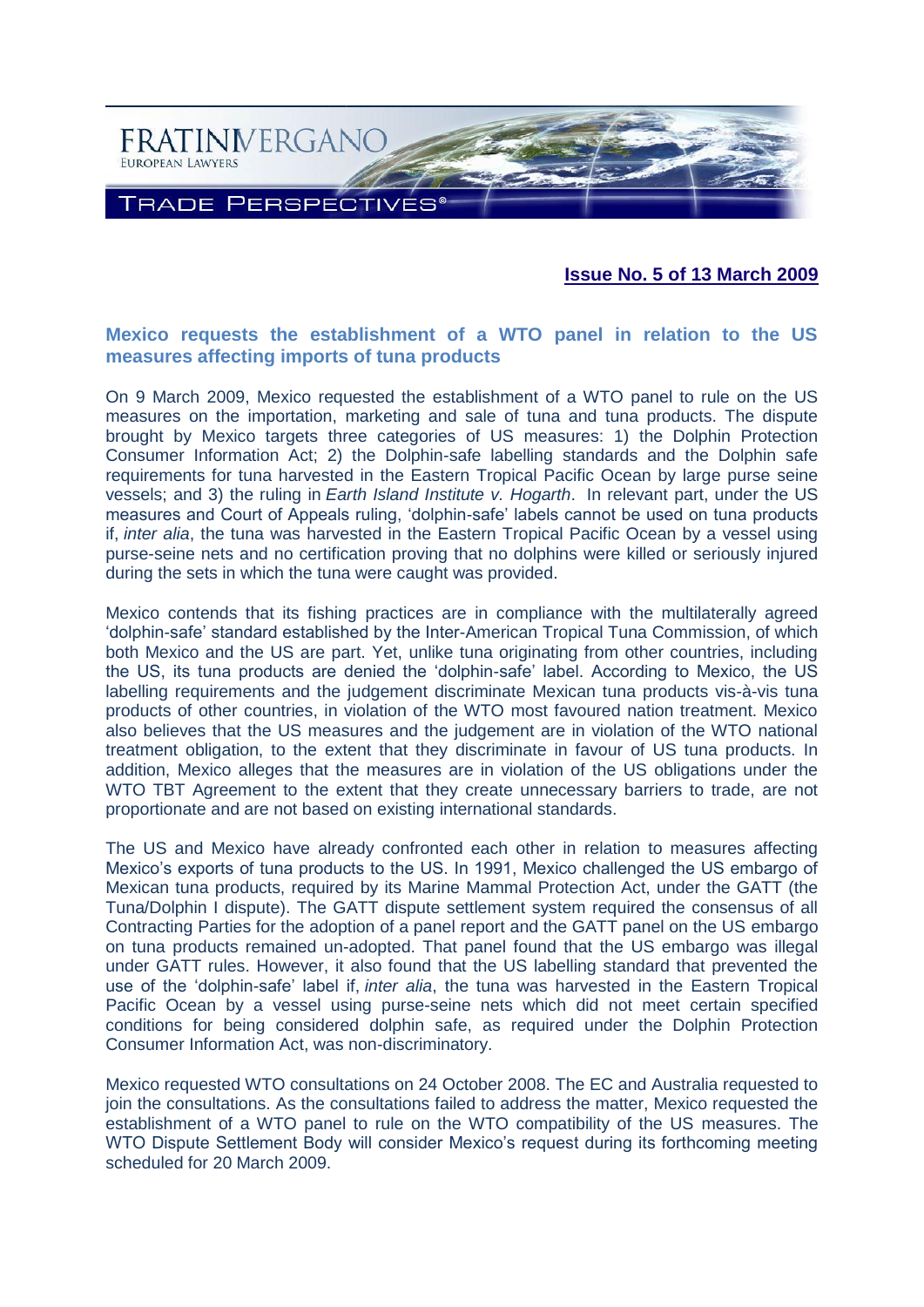## **Australia and New Zealand recognise Vietnam as a 'market economy' country for the purposes of anti-dumping procedures**

In the framework of the negotiations and signing of the ASEAN-Australia-New Zealand Free Trade Agreement, Australia and New Zealand have granted to Vietnam the status of 'market economy' for the purposes of anti-dumping procedures. This implies that, when Vietnamese exports are subject to anti-dumping investigations, the normal value will be determined on the basis of Vietnamese prices or costs for the industry under investigation and not with reference to those of a third market economy country.

In anti-dumping procedures, the term 'non-market economies' refers to countries which have a complete or substantially complete monopoly of their trade and where all domestic prices are fixed by the State. When exports from such countries are concerned by anti-dumping investigations, the normal value is calculated on the basis of the price or costs in a third market economy country, instead of being based on the domestic prices or costs in the exporting country. The application of this methodology often results into findings of high dumping margins and consequently into high anti-dumping duties. WTO Members' antidumping legislation list the countries considered 'non-market economies'.

In Vietnam's Protocol of Accession to the WTO, WTO Members have reserved the right to treat Vietnam as a 'non-market economy' for the purposes of anti-dumping procedures. However, they have also committed to grant to Vietnam a 'special market economy regime', according to which Vietnamese exporting companies subject to anti-dumping procedures may be granted an individual market economy treatment if they can clearly show that they operate under market economy conditions. Such treatment is granted, upon request, in the course and for the purposes of the specific anti-dumping procedure. EC anti-dumping legislation currently grants this possibility to all exporting companies from China, Kazakhstan and Vietnam and also to any non market-economy country which is a member of the WTO at the date of the initiation of the investigation.

Australia and New Zealand are the first countries to grant to Vietnam the status of market economy since Vietnam joined the WTO in 2007. The US and the EC still treat Vietnam as a 'non-market economy'. Under Vietnam's Protocol of Accession, WTO Members can treat Vietnam as a 'non-market economy' until 31 December 2018.

#### **The European Court of Justice (ECJ) rules that the right of public access to information applies to releases of Genetically Modified Organisms (GMOs)**

On 17 February 2009, in the Case C-552/07, *Commune de Sausheim v. Pierre Azelvandre*, involving a request for disclosure of documents allowing an individual to know the location of the open field tests of GMOs, which have taken place within his/her Commune, the ECJ found that EC Member States cannot invoke a public order exception so as to prevent the disclosure of the location of release of GMOs.

The dispute concerned whether the competent authorities could disclose information and public documents to an individual showing where the deliberate releases of GMOs have taken place. In accordance to Directive 2001/18/EC of the European Parliament and of the Council of 12 March 2001 on the deliberate release of GMOs, 'deliberate release' stands for any intentional introduction into the environment of a GMO for which no specific containment measures are used to limit their contact with and to provide a high level of safety for the general population and the environment. As far as the location of release is concerned, the Court was led to the conclusion that it is defined by all the information submitted by the notifier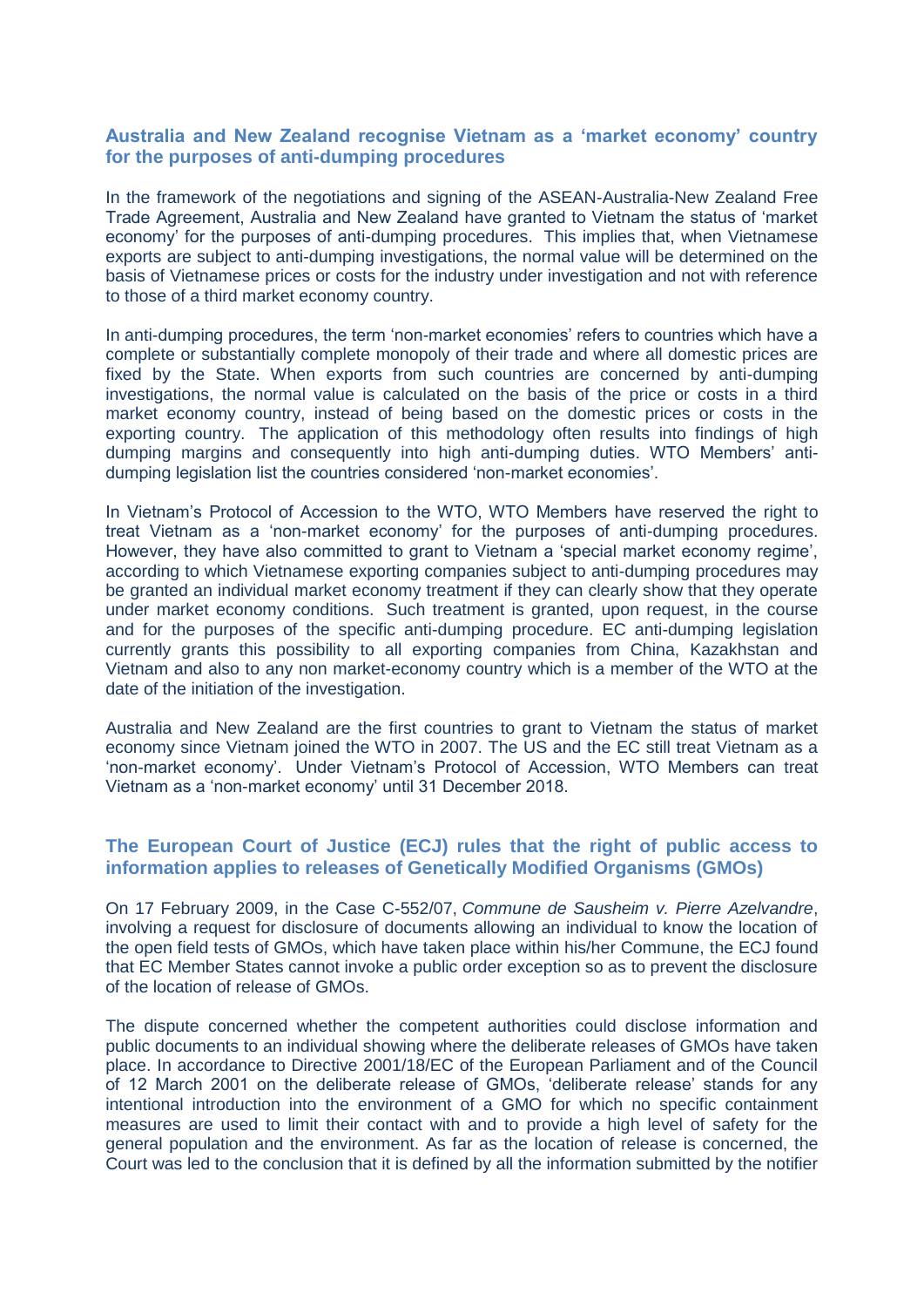to the competent authorities of the EC Member State on whose territory the release is to take place.

According to the Court, national authorities cannot prevent the disclosure of the planting record for the parcels of land and of the map showing where the releases have occurred on the ground, even though this may be foreseen by a public order provision under domestic law. In addition, the Court has recognised the right of third party access to information relating to the release, which can in no way be kept confidential. This interpretation was based on the application of the precautionary principle and is in line with the fact that, according to the provisions of the above-mentioned directive, the environmental risk assessment may not be kept confidential.

The importance of this decision lies on the enhancement of transparency in the releases of GMOs, which is in fact an application of the precautionary principle. On the one hand, persons interested in the release of GMOs in the environment are obliged to submit a prior notification containing all required information. On the other hand, national authorities are under the obligation to follow the rules of transparency for the authorisation procedure of measures relating to the preparation and implementation of releases and allow proper access to information and related public documents. By this approach, the Court is delimitating the scope of what can be protected by national public domain and be kept confidential, as far as GMOs are concerned.

#### **Canada and the EC appear set to enhance their trade relations**

While both the *EC - Hormones* case and the possible EC seals products ban look set to trigger new trade confrontations, Canada and the EC are nevertheless demonstrating the willingness to conclude a trade pact and appear close to an agreement on the areas of negotiation. Comprehensive negotiations could begin very soon, with the view of enhancing Canada/EC trade relations with respect to trade in goods, services and capitals. However, the scope of a wide-ranging economic agreement is yet to be defined and the critical points for its successful conclusion are to be established. On 5 March 2009, a joint report was issued on an EC-Canada Scoping Exercise that argued that expanded trade liberalisation will be beneficial for both sides.

After concluding a number of bilateral agreements, the EC and Canada previously held negotiations in 2005 and 2006 for a new bilateral Trade and Investment Enhancement Agreement, but discussions were put on hold in 2006 in order to wait for the outcome of the Doha negotiations. In the meantime, Canada has expressed interest in a wider FTA with the EC. In the context of this possible bilateral negotiation, topics to be discussed could include: food safety, technical barriers to trade, intellectual property, investment, rules of origin, mutual recognition of professional qualifications, regulatory cooperation, government procurement, environmental provisions and the temporary movement of business persons.

The EC is currently involved in a number of bilateral trade negotiations, ranging from, *inter alia*, economic partnership agreements involving FTAs (such as the one currently being negotiated with certain ACP regional groupings), to association agreements (also involving FTAs) with Central American Countries and with the Andean Pact, to partnership and cooperation agreements (such as the one launched with China in 2007). The EC has already concluded FTAs with Chile, Mexico and South Africa, and is currently engaged in a series of FTA negotiations with other third countries such as Korea, India and the ASEAN countries, as well as Ukraine. At the same time, the EC keeps an ongoing 'transatlantic dialogue' with the US.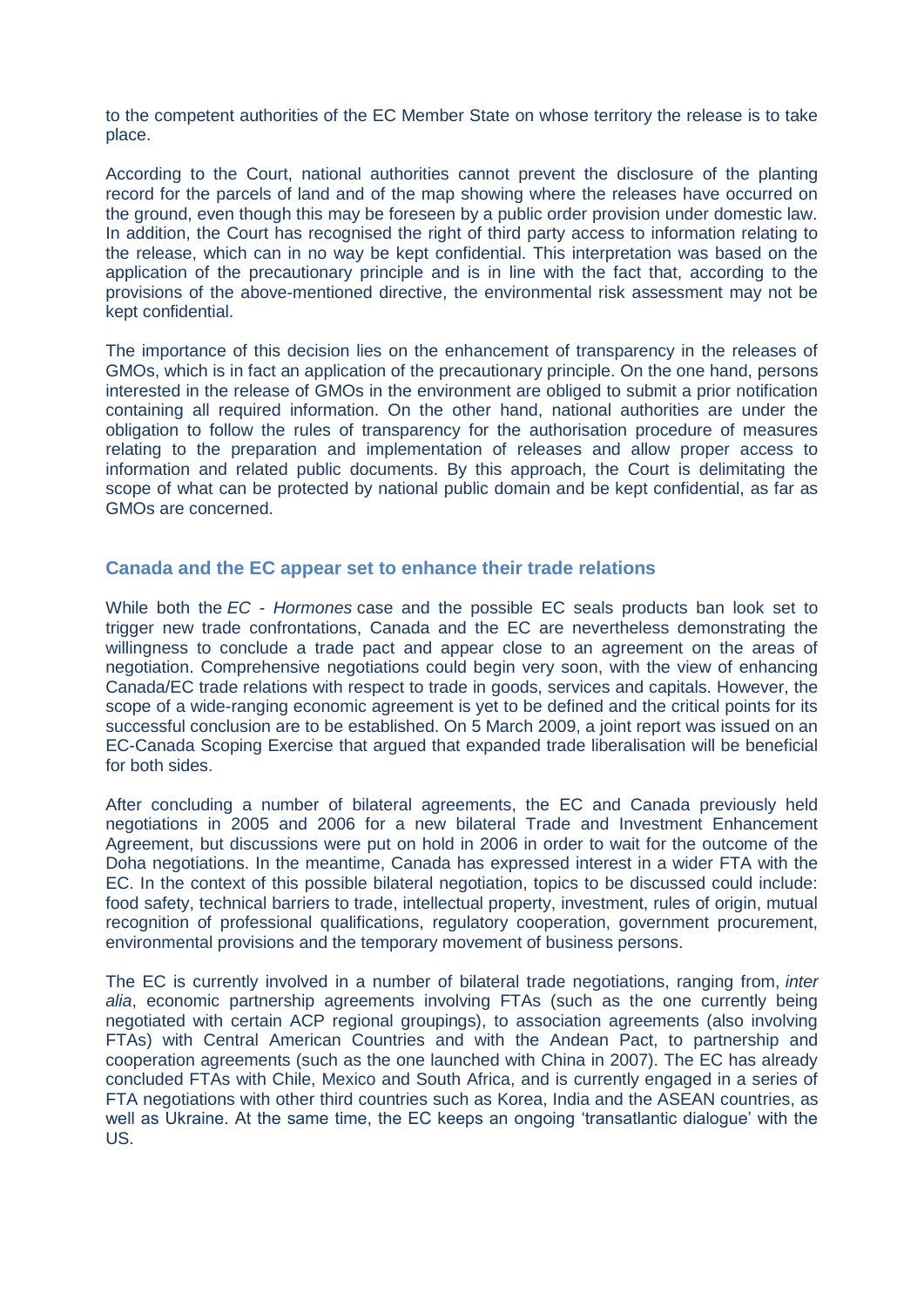## **The European Commission decides to apply temporary duties on US biodiesel**

On 11 March 2009, the EC Commission issued two regulations imposing provisional antidumping and countervailing duties on imports of biodiesel from the US. The EC measures follow a formal complaint lodged by the European Biodiesel Board on behalf of the EC biodiesel producers on 29 April 2008 (for more details see Trade Perspectives, Issue No. 4 of 27 February 2009).

The two sets of measures are applied together. The individual anti-dumping duties range from 23,6 EUR per tonne (Archer Daniels Midland Company) to 208,2 EUR per tonne (Peter Cremer North America LP). The residual duty amounts to 182,4 EUR per tonne and the one applied to non sampled US co-operating exporting producers is set at 122,9 EUR per tonne. The countervailing duties range from 237 EUR per tonne (applied to Archer Daniels Midland Company as well as to non-cooperating US exporting companies) to 211,2 EUR per tonne (Peter Cremer North America LP, Vinmar Overseas Limited and World Energy Alternatives LLC). The duty for non sampled co-operating exporting producers amounts to 219,4 EUR per tonne.

These provisional measures came into effect on 13 March 2009. Both regulations grant interested parties in the proceedings the possibility to request disclosure of the essential facts and considerations on the basis of which the measures were adopted, to make their views known in writing and to apply to be heard orally by the EC Commission, within 16 days of the date of entry into force of the measures. The anti-dumping duties will be in place for a maximum of six months while the countervailing duties will apply for four months. Definitive duties will be imposed by the EC Council only if so decided by EC Member States after the final recommendations of the Commission.

### **Recently Adopted EC Legislation:**

*Commission Regulation (EC) No 193/2009 of 11 March 2009 imposing a provisional antidumping duty on imports of biodiesel originating in the United States of America* <http://eur-lex.europa.eu/LexUriServ/LexUriServ.do?uri=OJ:L:2009:067:0022:0049:EN:PDF>

*Commission Regulation (EC) No 194/2009 of 11 March 2009 imposing a provisional countervailing duty on imports of biodiesel originating in the United States of America* <http://eur-lex.europa.eu/LexUriServ/LexUriServ.do?uri=OJ:L:2009:067:0050:0084:EN:PDF>

*Commission Regulation (EC) No 182/2009 of 6 March 2009 amending Regulation (EC) No 1019/2002 on marketing standards for olive oil* <http://eur-lex.europa.eu/LexUriServ/LexUriServ.do?uri=OJ:L:2009:063:0006:0008:EN:PDF>

*Council Regulation (EC) No 179/2009 of 5 March 2009 amending Annex I to Regulation (EEC) No 2658/87 on the tariff and statistical nomenclature and on the Common Customs Tariff*

<http://eur-lex.europa.eu/LexUriServ/LexUriServ.do?uri=OJ:L:2009:063:0001:0002:EN:PDF>

*Commission Regulation (EC) No 172/2009 of 4 March 2009 fixing the import duties applicable to certain husked rice from 5 March 2009* [http://eur-](http://eur-lex.europa.eu/LexUriServ/LexUriServ.do?uri=OJ:L:2009:061:0010:0010:EN:PDF)

[lex.europa.eu/LexUriServ/LexUriServ.do?uri=OJ:L:2009:061:0010:0010:EN:PDF](http://eur-lex.europa.eu/LexUriServ/LexUriServ.do?uri=OJ:L:2009:061:0010:0010:EN:PDF)

*Commission Regulation (EC) No 173/2009 of 4 March 2009 fixing the import duties applicable to semi-milled and wholly milled rice from 5 March 2009*